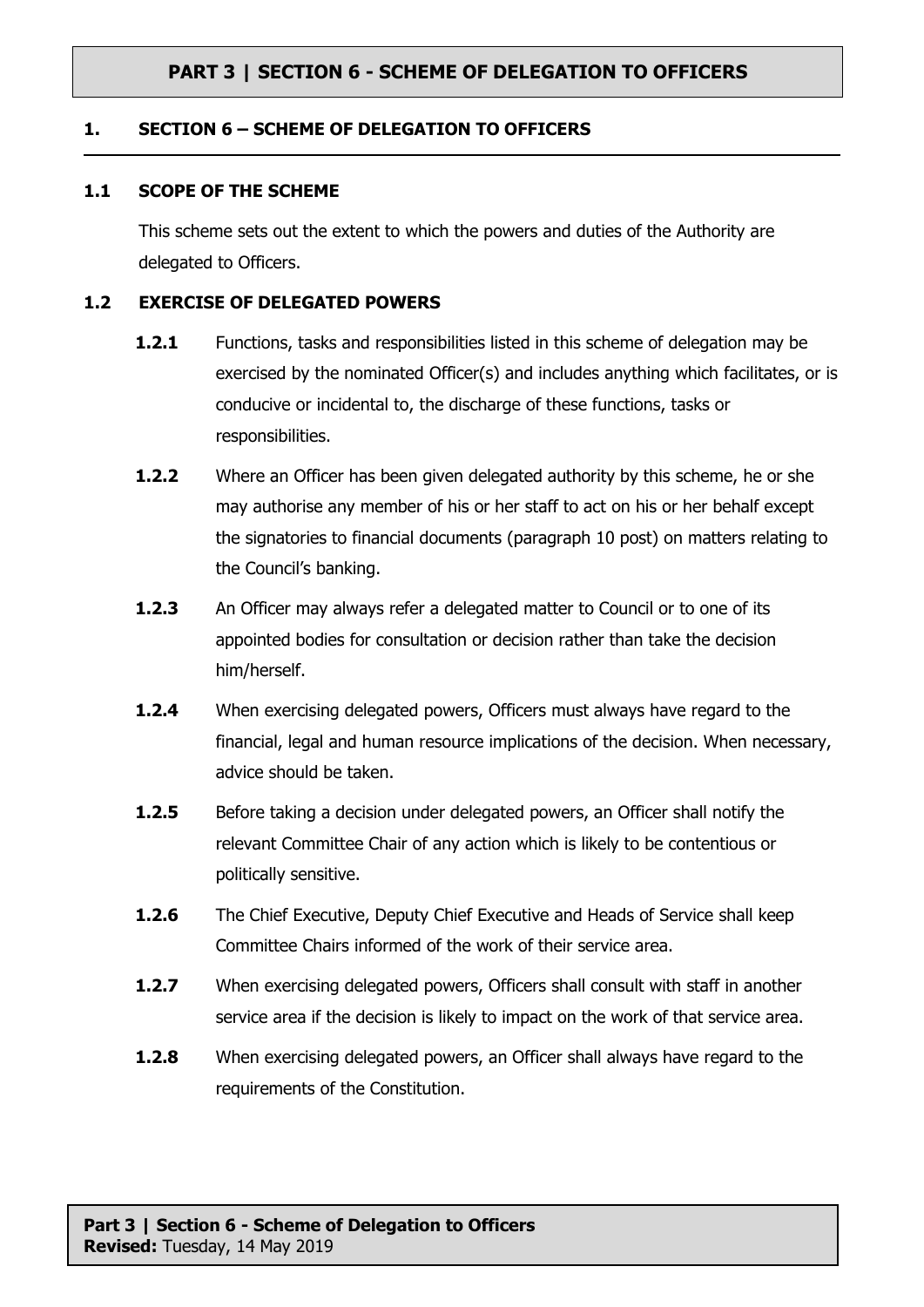- **1.2.9** The Chief Executive may authorise one Officer to exercise the delegated powers of another Officer in the absence of the latter except the signatories to financial documents (paragraph 10 post) on matters relating to the Council's banking.
- **1.2.10** This scheme does not delegate to an Officer any matter which:
	- (a) Has been reserved to the Full Council;
	- (b) Has been reserved to Committee; or
	- (c) May not by law be delegated to an Officer.

# **1.3 GENERAL FUNCTIONS TO BE DISCHARGED BY THE CHIEF EXECUTIVE AND DEPUTY CHIEF EXECUTIVE**

- **1.3.1** To take such action as may in his or her opinion be necessary or appropriate in connection with:
	- (a) All operational management matters for these functions and service areas for which he or she has responsibility under this Constitution and the enforcement of all legislation relating to his/her functions and service areas;
	- (b) Persons and/or property for which he/she and his/her service has responsibility;
	- (c) The implementation of decisions properly authorised by the Council or a Board or Committee of the Council or by an Officer acting under delegated powers;
	- (d) The performance of any action for which he/she is specified as responsible in any policy, procedure or other document approved or adopted by the Council or a Board or Committee of the Council, or by an Officer acting under delegated powers; and
	- (e) The response to consultation documents following consultation with the relevant Committee Chair.
- **1.3.2** To serve a requisition for information about an interest in land using powers relevant to the operation of the service area.
- **1.3.3** To authorise Officers to conduct directed surveillance or the use of covert human intelligence sources and the accessing of communications data in accordance with the Regulation of Investigatory Powers Act 2000. The use of juveniles and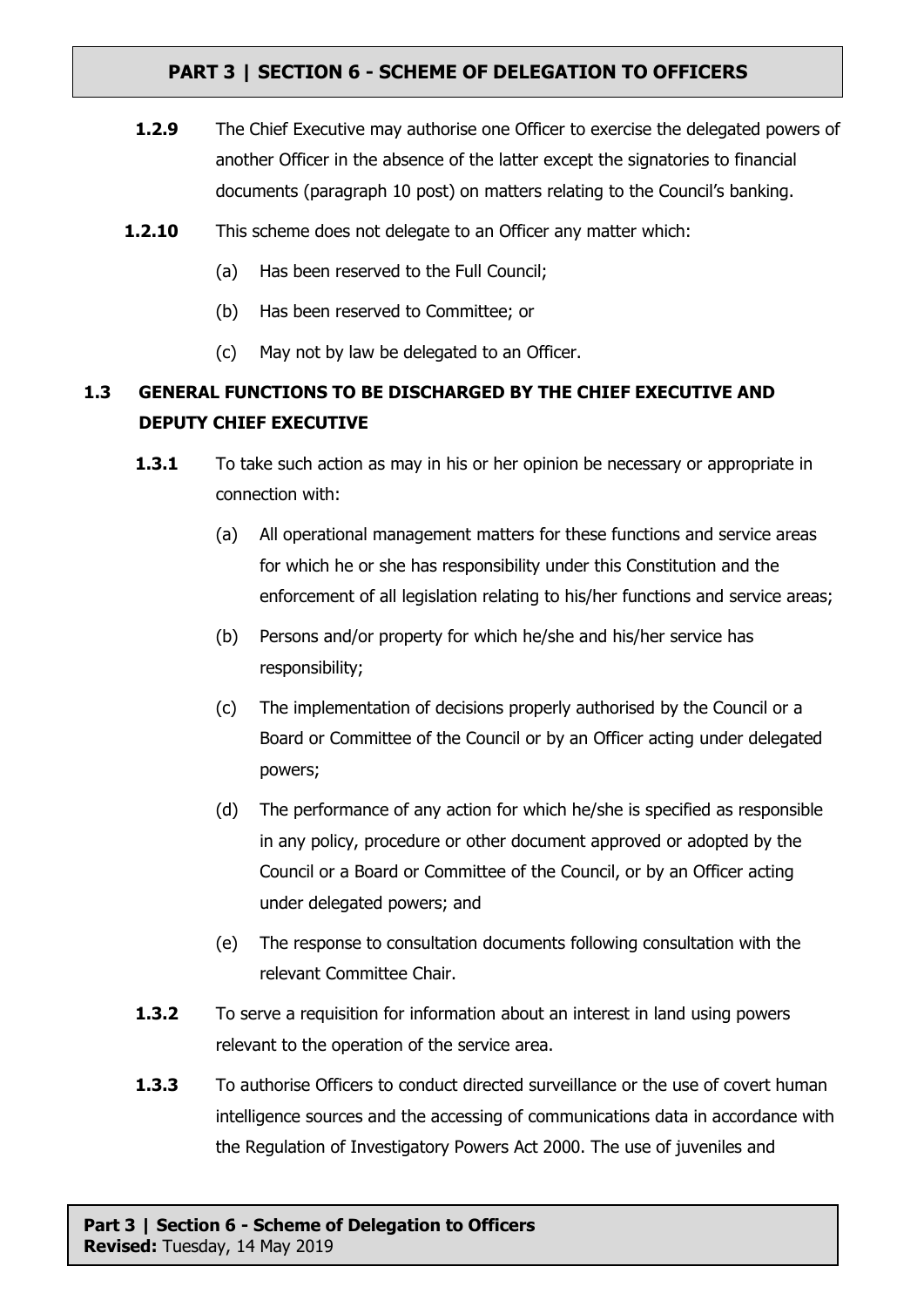vulnerable individuals as covert human intelligence sources shall only be authorised by the Chief Executive.

- **1.3.4** To award contracts within budget up to the value of £100,000 unless the contract is in respect of a matter that has been previously approved by Full Council or Committee in which case the Director may award contracts of £100,000 or greater subject to it being within the approved budget for that scheme (see paragraph 4, Budget and Policy Framework Procedure Rules for Urgent Decisions outside the Council's Budget and Policy Framework).
- **1.3.5** To sign contracts of a value below £50,000 or some other Officer authorised by him/her to do so.
- **1.3.6** And arising from his/her respective functions the Chief Executive and Deputy Chief Executive are authorised:
	- (a) To manage, direct and control all resources in accordance with the Council's policies and procedures;
	- (b) To co-ordinate and monitor work through approved plans and policies, ensuring compliance with targets and performance to the relevant Committee;
	- (c) To determine the level of charges for Council services in order to maximise income and in accordance with agreed charging policies;
	- (d) To ensure compliance with and discharge of all relevant legislation, Acts of Parliament orders, regulations and directives and the Council's policies and procedures (including all enforcement matters);
	- (e) To provide and submit a bid for resources in accordance with the approved budget process;
	- (f) To support Members in their monitoring and community governance roles;
	- (g) To recommend to the Head of Law and Democracy the prosecution or instigation of any legal proceedings on behalf of the Council;
	- (h) To issue licences and registrations relating to any of the approved functions;
	- (i) To support the Council in the development of the Council's policy framework; and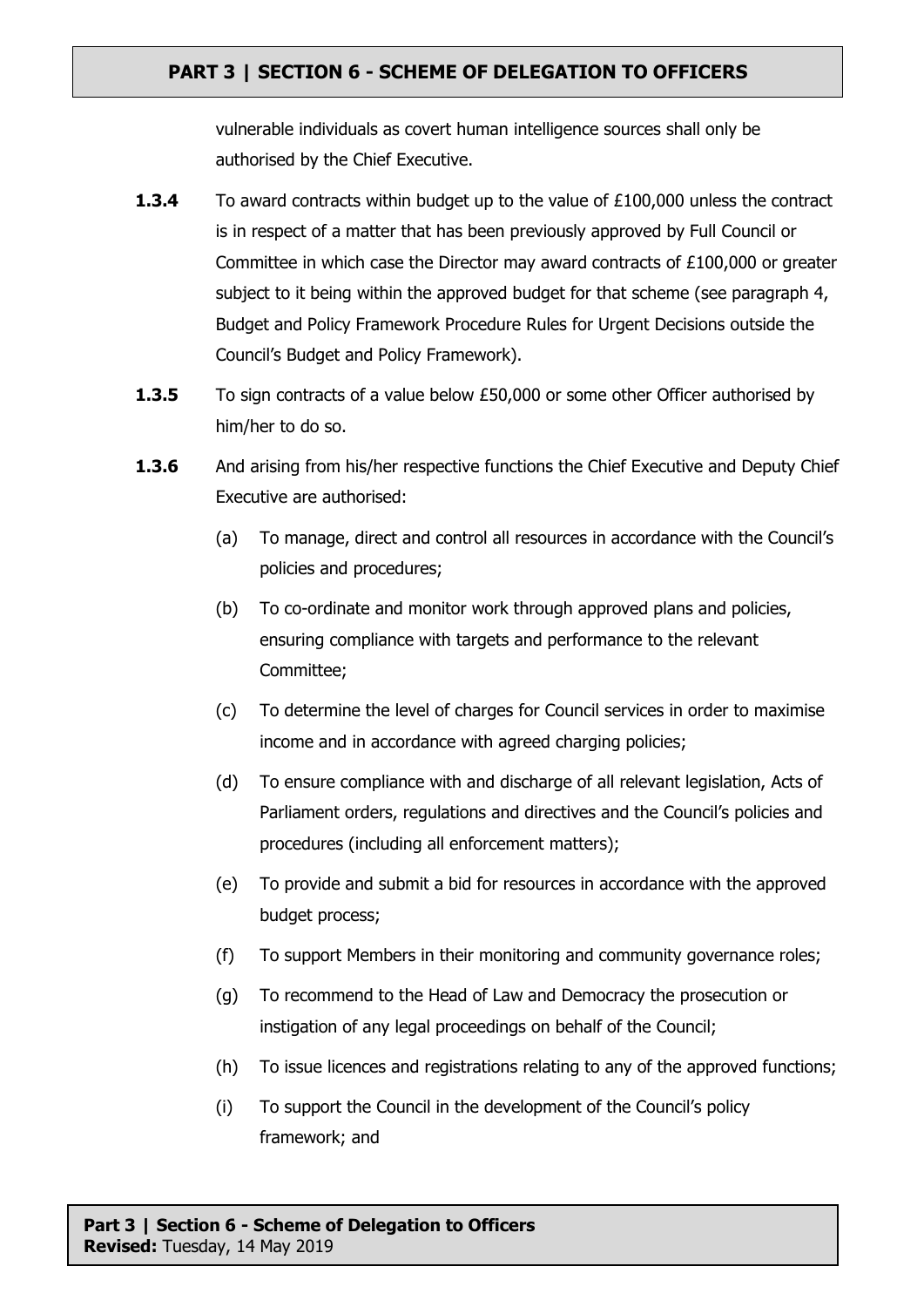(j) In the absence of the Chief Executive to undertake on his/her behalf such actions as are required to enable to Council to fulfil its functions.

### **1.4 CHIEF EXECUTIVE**

- **1.4.1** To exercise the functions of the Authority's Head of Paid Service under Section 4 of the Local Government and Housing Act 1989 and in this role:
	- (a) To exercise overall responsibility for corporate management and operational issues (including overall management responsibility for all staff);
	- (b) To give professional advice to all parties in the decision making process (i.e. the Council, Committees and Working Groups);
	- (c) To ensure that the Authority achieves and delivers its objectives; and
	- (d) To represent the Authority on partnerships and external bodies (as required by statute or by the Authority).
- **1.4.2** To co-ordinate, direct and monitor the Authority's initiatives to achieve Best Value in the delivery of its functions.
- **1.4.3** To be responsible for performance review issues.
- **1.4.4** To lead the Senior Leadership Team.
- **1.4.5** After consultation with the Leader of the Council, to authorise action and incur expenditure, where urgent action is needed to enable the Authority to fulfil its functions.
- **1.4.6** To suspend the Deputy Chief Executive and Heads of Service where their continued presence at work may prejudice an investigation or where there is a prima facie case of gross misconduct. The Members of Policy, Finance and Development Committee are to be notified as soon as possible after the action is taken.
- **1.4.7** To act as Returning Officer, Local, Acting or Deputy Returning Officer in:
	- (a) Local Elections;
	- (b) Parliamentary Elections;
	- (c) European Elections;
	- (d) Police Commissioners' Elections; and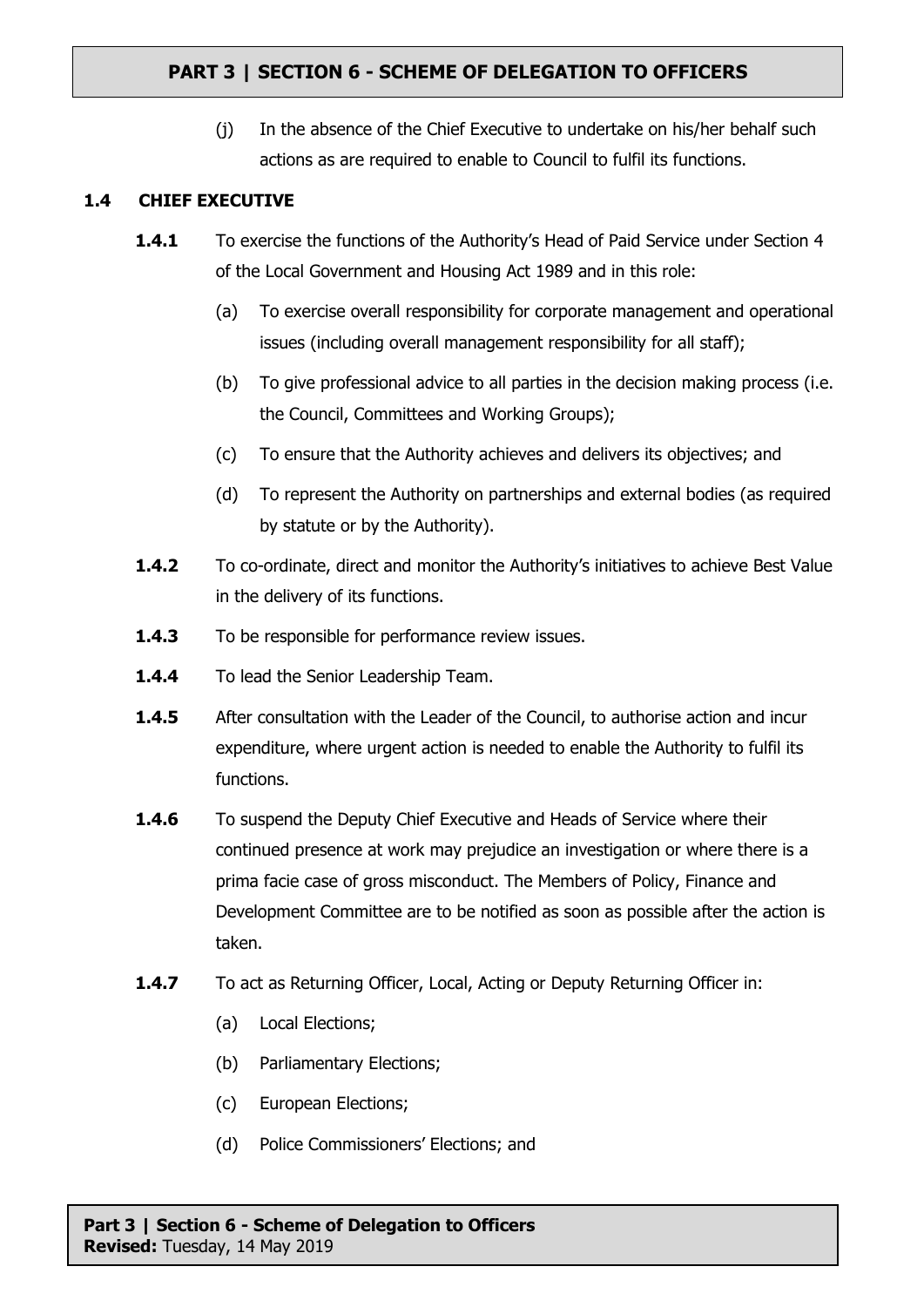- (e) Referenda.
- **1.4.8** To undertake the duties of Electoral Registration Officer.
- **1.4.9** To consider and co-ordinate any investigation by the Local Government Ombudsman.
- **1.4.10** To consider and report on any report of the Local Government Ombudsman and to decide on and implement the action to be taken.
- **1.4.11** All activities in connection with the Council's Human Resources or civic/ceremonial function, including but not limited to:
	- (a) Determining all staffing matters in accordance with the Officer Employment Procedure Rules. This includes determining matters relating to structure (additions, reductions and other changes to the establishment) as he or she considers appropriate following consultation with the Leader and Deputy Leader;
	- (b) The appointment, dismissal or discipline of staff, except in relation to those posts listed in paragraph 1.2 of the said Rules;
	- (c) Where the decision of the Head of Paid Service taken under 1.4.11(a) above requires consideration of the financial/budgetary implications and a decision in that respect only, then the matter will be referred to the Policy, Finance and Development Committee, provided that the remit of the body shall be limited to decisions on financial matters only;
	- (d) The Head of Paid Service may delegate the discharge of this function to another Officer.
- **1.4.12** To make interim appointments to fill vacancies, and to make interim designations as Chief Finance Officer and Monitoring Officer where a vacancy arises in such position, the term of each such appointment or designation not to extend beyond 18 months without the confirmation of the Appointments Committee.
- **1.4.13** To authorise the use of juveniles and vulnerable adults as covert human intelligence sources under the Regulation of Investigatory Powers Act 2000.
- **1.4.14** To take urgent action necessary to protect the interests of the Authority, some or all of the Authority's area or some or all of the inhabitants of the Authority's area.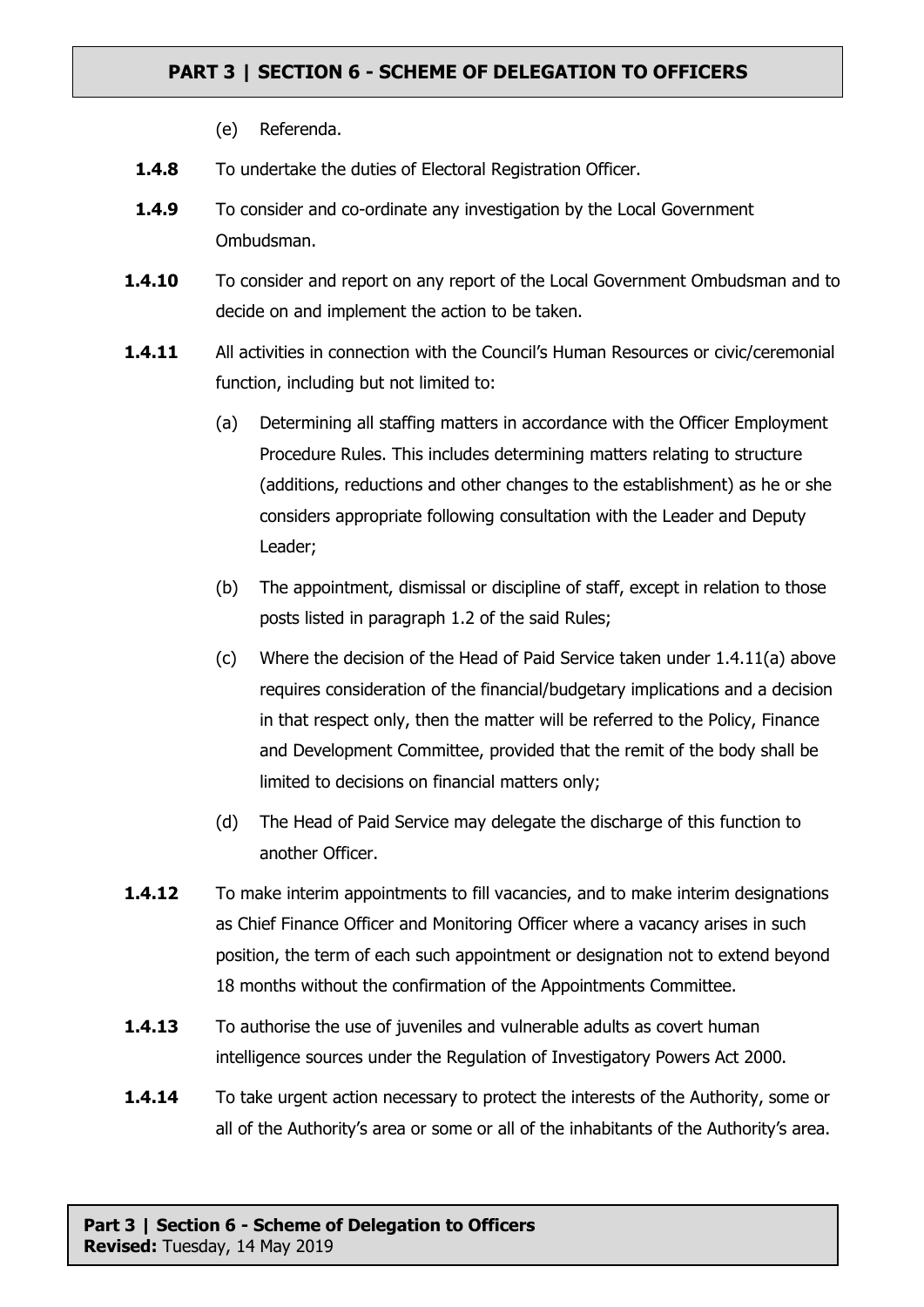- **1.4.15** To make agreements with other local authorities and external agencies in compliance with the Council's CPRs for the placing of staff and joint working arrangements (including committing expenditure within authorised budgets).
	- (a) Performance management.
	- (b) Project management.
	- (c) Local strategic partnerships/LEPs.
	- (d) Risk management.
	- (e) Corporate complaints procedure.

### **1.5 DEPUTY CHIEF EXECUTIVE**

- 1.5.1 Accountancy services.
- **1.5.2** National Land and Property Gazetteer.
- **1.5.3** Finance, financial planning and procurement.
- **1.5.4** Revenues and Benefits:
	- (a) To administer all aspects of housing benefit and Council Tax benefit;
	- (b) To discharge the Authority's responsibilities for billing, collection and enforcement of Council Tax, non-domestic rates and all valuation matters;
	- (c) To deal with demands and notices, liabilities, reliefs and exemptions, and for non-domestic rates to recommend to Policy Finance and Development Committee guidelines for the granting of discretionary rate relief, partially occupied properties and hardship relief and administer the scheme in accordance with the approved guidelines; and
	- (d) In addition to the Head of Law and Democracy to represent the Authority and appear as an advocate on the Authority's behalf in any legal proceedings involving the functions referred to in 1.5.4(a) and 1.5.4(c) above.
- 1.5.5 Property development.
- **1.5.6** Property/facilities management and maintenance (non-housing).
- **1.5.7** ICT.
- **1.5.8** Street naming and numbering and replacement of street nameplates.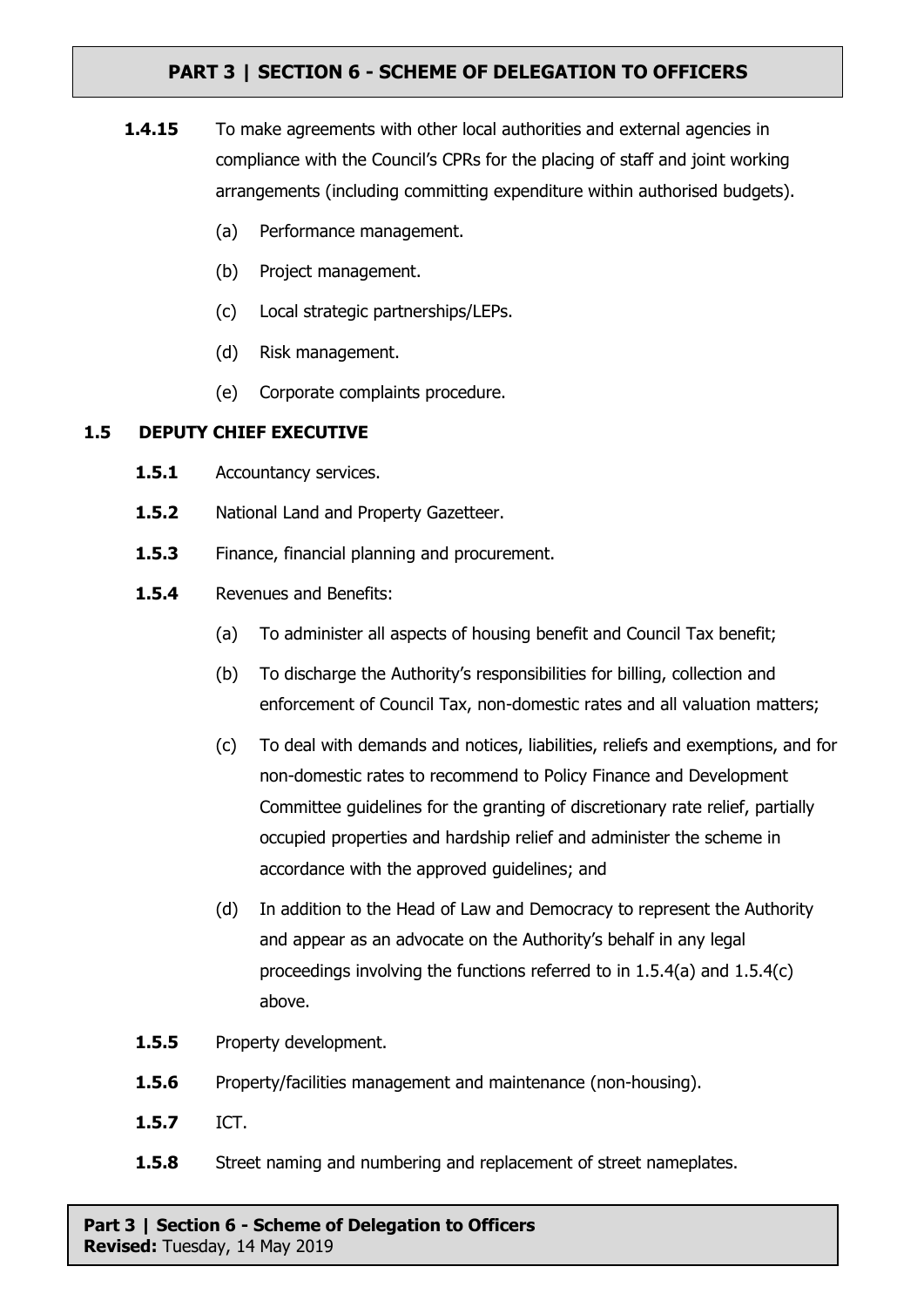#### **1.5.9** Internal Audit.

- **1.5.10** All activities in relation to the discharge of the Council's function as Local Planning Authority, including Planning Policy, Development Control, land reclamation and drainage.
- **1.5.11** Subject to those matters reserved for decision by the Development Control Committee, to exercise all those functions for which the Council is responsible concerning town and country planning and development control set out in Regulation 2 and Schedule 1 of the Regulations and in particular:
	- (a) To agree non-material variations to conditions of permissions and consents where no objections have been received and no demonstrable harm would be caused to an interest of acknowledged importance;
	- (b) To decide details submitted in compliance with conditions on planning permissions;
	- (c) To negotiate obligations under Section 106 of the Town and Country Planning Act 1990, including any obligations that may be required in connection with any appeal proceedings; and
	- (d) To serve building preservation notices or listed building notices in an emergency.
- **1.5.12** Subject to those matters reserved for decision by the Development Control Committee, to exercise all those functions for which the Council is responsible concerning the protection and treatment of hedgerows and the preservation of trees set out in Regulation 2 and Schedule 1 of the Regulations and in particular:
	- (a) To give permission to cut down or lop trees protected by a tree preservation order or by virtue of their location in a conservation area; and
	- (b) To determine complaints received under the provisions of the High Hedges Regulations 2005 and specify remedial action to resolve the complaint in accordance with the national guidance and initiate enforcement action as necessary.
- **1.5.13** Subject to those matters reserved for decision by the Development Control Committee, to exercise all those functions for which the Council is responsible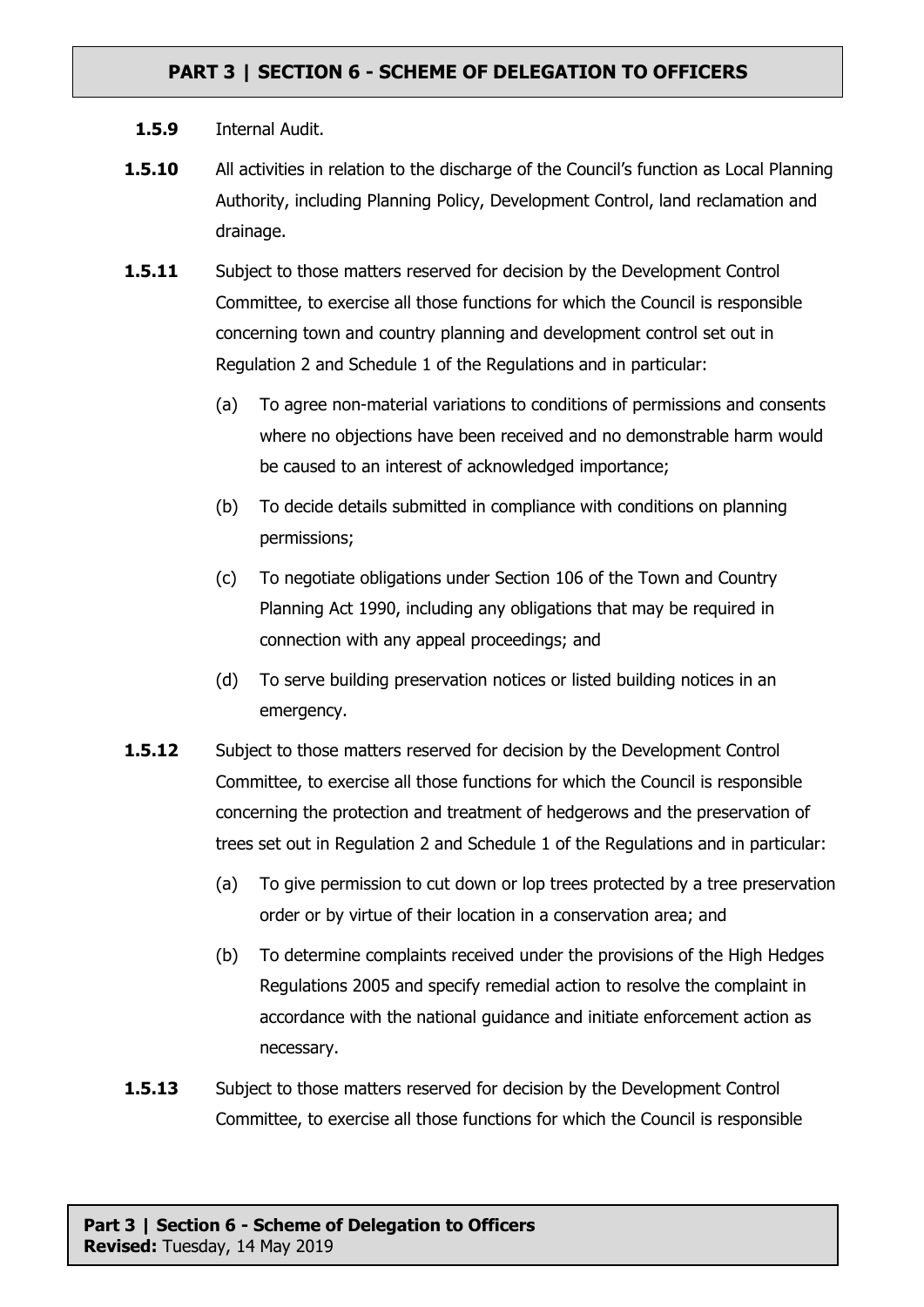concerning public rights of way set out in Regulation 2 and Schedule 1 of the Regulations.

- **1.5.14** All activities in relation to the discharge of the Council's functions as the Local Building and Regulation Authority and "Building Control Body" (excluding street naming and numbering and replacement of street nameplates).
- **1.5.15** Economic development and regeneration.
- **1.5.16** Engineering design.
- **1.5.17** Town centre management including markets/fairs (including farmers' markets).
- **1.5.18** Awarding schedule of rates contracts.
- **1.5.19** External resources, grants and bids support.
- **1.5.20** To make or revoke a direction under Article 4 of the General Development Order 1995.
- **1.5.21** To recommend the Full Council or Committee about the designation or extension of an area as a conservation area.
- **1.5.22** To administer the Building Regulations.
- **1.5.23** All functions in relation to waste, recycling and street cleansing and street scene.
- **1.5.24** Enforcement of byelaws and orders of the Council including car parking and street trading.
- **1.5.25** Health and safety (internal).
- **1.5.26** To exercise all those functions for which the Council is responsible concerning health and safety at work (other than in the Authority's capacity as an employer) set out in Regulation 2 and Schedule 1 of the Regulations.
- **1.5.27** To exercise any function related to contaminated land.
- **1.5.28** To inspect for a statutory nuisance and to investigate any complaint about the existence of a statutory nuisance.
- **1.5.29** To serve an abatement notice for a statutory nuisance.
- **1.5.30** To issue a closing order on a takeaway food shop.
- **1.5.31** Communications and consultations.
- **1.5.32** Media management, public relations and marketing.

### **Part 3 | Section 6 - Scheme of Delegation to Officers Revised:** Tuesday, 14 May 2019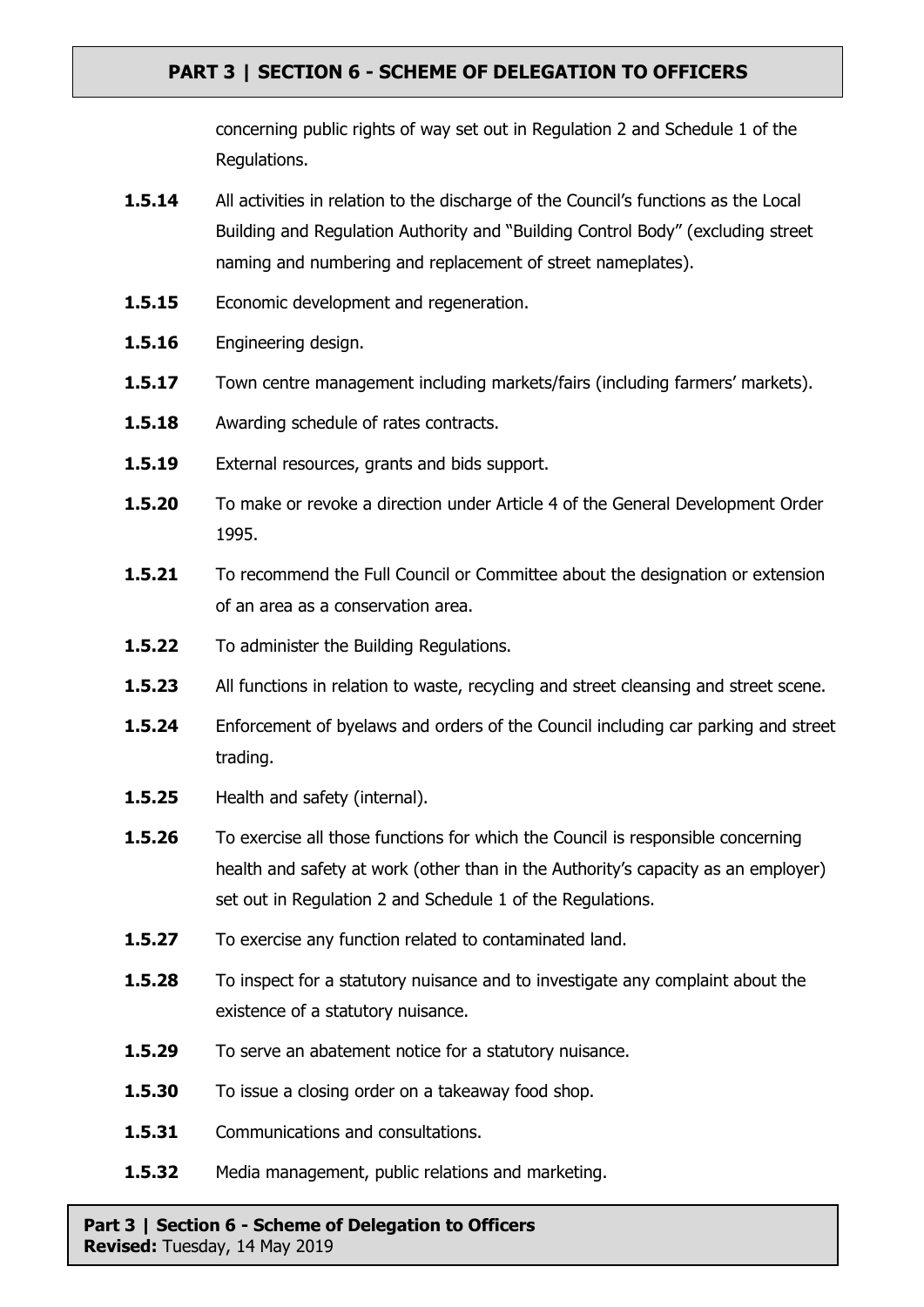- **1.5.33** Corporate overview on diversity issues.
- **1.5.34** Information management including Data Protection and Freedom of Information.
- **1.5.35** Elections and electoral registration.
- **1.5.36** Legal services (without prejudice to the statutory role and function of the Monitoring Officer).
- **1.5.37** Members' services and members' development.
- **1.5.38** Strategic asset management including land sales.
- **1.5.39** Administration of meetings of the Council, Committees and Sub-Committees and typing and clerical services.
- **1.5.40** All activities relating to the discharge of the function as a Licensing Authority under all relevant legislation.
- **1.5.41** All activities in relation to the discharge of the environmental health function of the Council, including environmental protection/enforcement, occupational health and safety, food safety, animal welfare, environmental strategy, pest control, private sector housing (including affordable housing) and the appointment of Consultants for Communicable Disease Control.
- **1.5.42** To grant and determine temporary lettings and licenses of Council-owned land and buildings.
- **1.5.43** To enter into deeds of dedication on such terms as the Deputy Chief Executive sees fit.
- **1.5.44** To agree perpetual and fixed term easements and wayleaves on such terms as the Deputy Chief Executive sees fit.
- **1.5.45** To determine rent reviews and to instigate and participate in arbitrations.
- **1.5.46** To agree terms for the surrender of leases.
- **1.5.47** To authorise action to determine a lease in the event of rent arrears or other breach of covenant.
- **1.5.48** To agree terms for waiving covenants, whether freehold or leasehold.
- **1.5.49** To approve and issue consents for assignments, sub-lettings, alterations, additions and changes of use.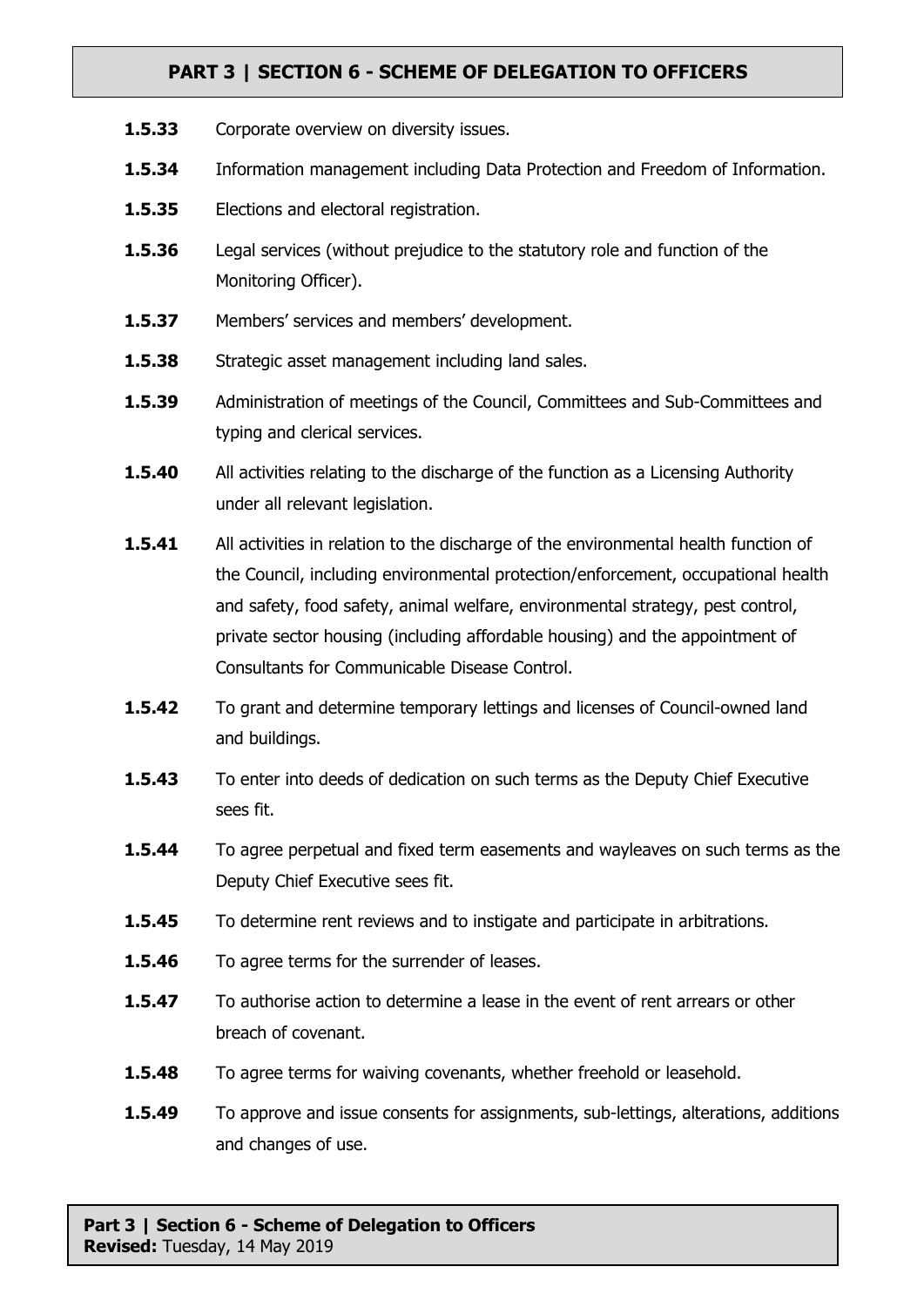- **1.5.50** To make and settle claims for dilapidation.
- **1.5.51** To appropriate land belonging to the Authority at proper value.
- **1.5.52** To agree the grant and renewal of leases of land and buildings where the annual rental does not exceed £20,000.
- **1.5.53** To dispose of freehold land where the market value does not exceed £30,000.
- **1.5.54** Following consultation with Asset Management Group, to approve the Asset Management Policy.
- **1.5.55** Notwithstanding the above, to undertake acquisitions and disposals of land up to a value of £10,000 per site in accordance with and to give effect to the Council's policies and programmes (subject to provision of a monthly list of such acquisitions and disposals to the Chair of the Policy, Finance and Development Committee).
- **1.5.56** Subject to those matters reserved for decision by the Licensing and Regulatory Committee, the Licensing Sub-Committee and the Taxi and Private Hire Sub-Committee, to exercise all those functions for which the Council is responsible concerning licensing and registration and the grant of consents and refusals set out in Regulation 2 and Schedule 1 of the Regulations including the determination of applications for licenses, permit and registrations.
- **1.5.57** Cemeteries and burials.
- **1.5.58** Public conveniences.
- **1.5.59** Fleet management.
- 1.5.60 Green space including allotments.
- **1.5.61** Sanitation including cesspools, septic tanks, etc.
- **1.5.62** All activities in relation to the discharge of the Council's function as Local Housing Authority.
- **1.5.63** Social inclusion.
- 1.5.64 Community safety and CCTV.
- **1.5.65** Community health, development and social regeneration.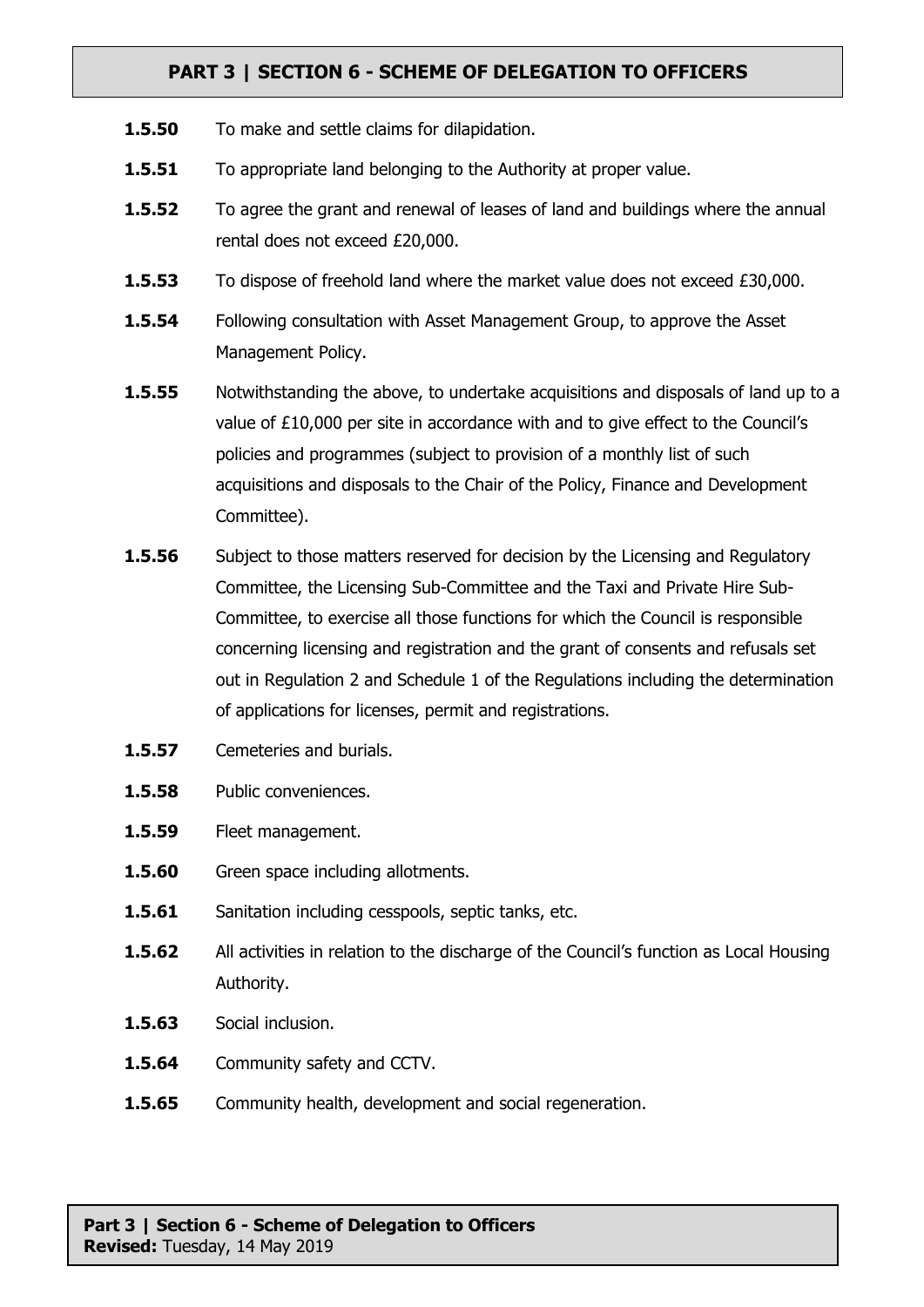- **1.5.66** Leisure facilities management and operation including sports and recreation facilities.
- **1.5.67** Cultural services.
- **1.5.68** Arts, entertainment, heritage and tourism and tourist information.
- 1.5.69 Sports and leisure development.
- **1.5.70** Gypsies and travellers.
- 1.5.71 Community enterprise.
- **1.5.72** To operate the housing allocations scheme, allocate properties and make nominations to registered social landlords or other approved providers.
- **1.5.73** To determine whether people are homeless and whether they are in priority need.
- **1.5.74** To allocate temporary accommodation.
- **1.5.75** To collect rent, arrears of rent, charges and sundry debts.
- **1.5.76** In addition to the Head of Law and Democracy, to institute, defend or participate in any legal proceedings in the county court insofar as they relate to:
	- (a) Former tenant rent arrears; and
	- (b) Rent possession hearings

And in conjunction with this to designate nominated officers to carry out this function on his or her behalf, including the signing of any related document necessary to any legal procedure or proceedings.

- **1.5.77** To represent the Authority and appear as an advocate on the Authority's behalf in any related legal proceedings.
- **1.5.78** To serve notice of seeking possession, notice to quit and applying for possession orders.
- **1.5.79** To determine applications by tenants to alter their homes.
- **1.5.80** To reimburse tenants for tenants' improvements.
- **1.5.81** To transfer tenancies into joint names and vice-versa.
- **1.5.82** To agree mutual exchange.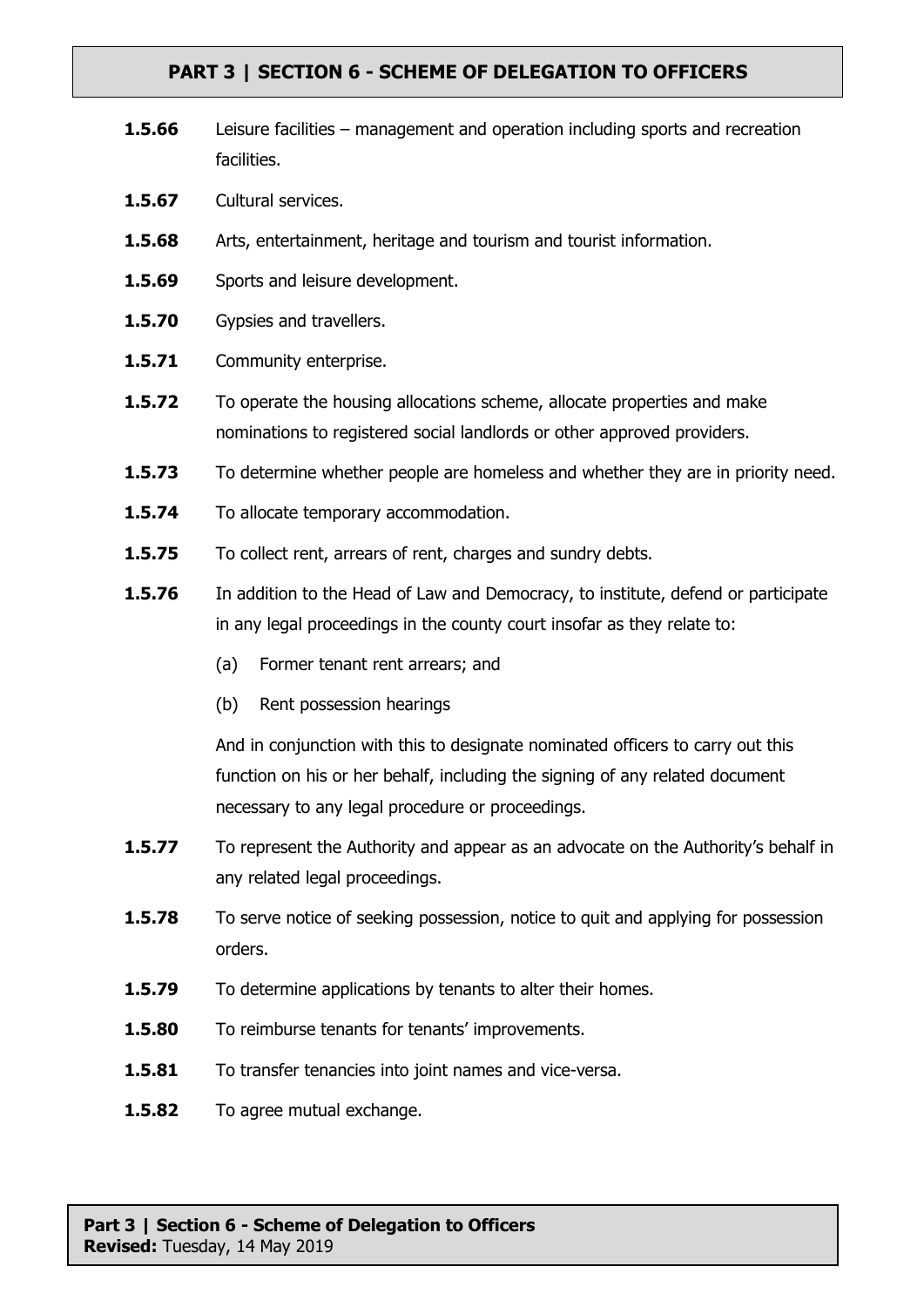- **1.5.83** To take immediate action to secure the removal of trespassers from housing land and property.
- **1.5.84** To determine the eligibility of applicants to right to buy.
- **1.5.85** To determine the future use of properties, including the re-designation, disposal or demolition of properties and to take such properties out of debit, subject to the approval by Full Council or Committee of such proposals.
- **1.5.86** Enforcement of byelaws and orders of the Council.
- **1.5.87** Land charges.

### **1.6 HEAD OF LAW AND DEMOCRACY**

### **1.6.1 Monitoring Officer**

- (a) To exercise the functions of the Authority's Monitoring Officer under Section 5 of the Local Government and Housing Act 1989.
- (b) The Monitoring Officer is given delegated authority to make changes to the Constitution to reflect changes of fact and law, and decisions of the Council.

### **1.6.2 Legal Proceedings**

- (a) Acting on the recommendations of the Chief Executive or Deputy Chief Executive (who has been given authority to act on a particular service function in accordance with the Scheme of Delegation) or where it is necessary to give effect to a decision of the Council, to institute, prosecute, defend, conduct, participate in, withdraw or settle any legal proceedings brought by or against the Council, to make any necessary applications and to take steps to enhance or protect the Council's legal position or interest.
- (b) To negotiate and settle claims and disputes without recourse to court proceedings including the use of alternative dispute resolution.
- (c) To represent the Authority and appear as an advocate on the Authority's behalf in any legal proceedings.

### **1.6.3 Urgent Action**

In any circumstances where urgent action is required, acting on the recommendation of the Chief Executive or Deputy Chief Executive (who has been given authority to act on a particular service function in accordance with the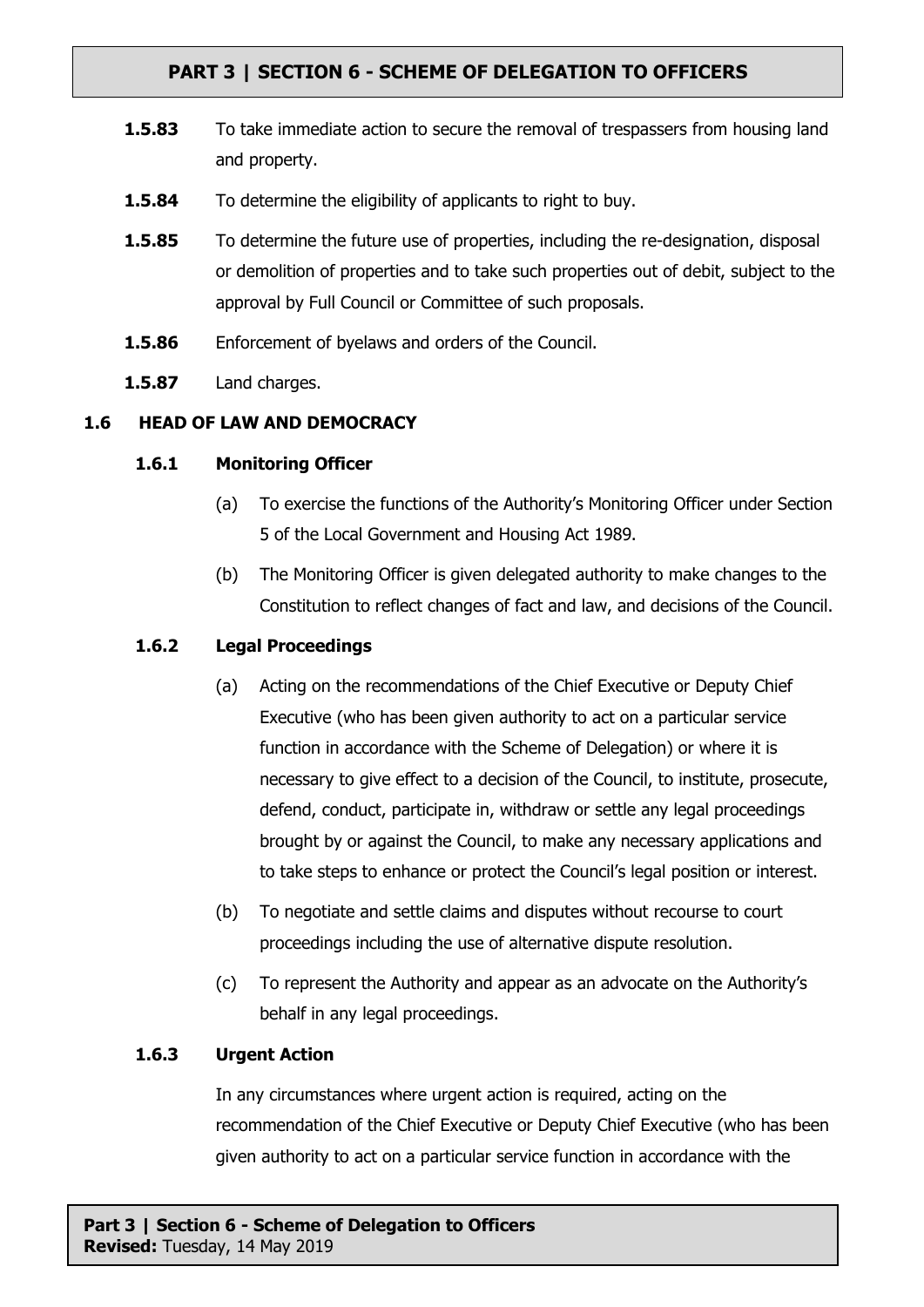Scheme of Delegation) or where it is necessary to give effect to a decision of the Council, or where otherwise duly authorised, to institute, prosecute, defend, conduct, participate in, withdraw or settle any legal proceedings brought by or against the Council and to take immediate legal action to enforce rights or obligations when he or she considers it to be in the interests of the Authority to do so.

### **1.6.4 Authority to Sign Documents in Legal Proceedings**

To sign the following on behalf of the Council:

- (a) Any document necessary in legal proceedings on behalf of the Council; and
- (b) Information and complaints, and lay them on behalf of the Council for the purpose of Magistrates Court proceedings unless Statute provides otherwise.

### **1.6.5 Authority to Sign Contracts and Other Documents**

To sign any contract and other documents whether under seal or not.

#### **1.6.6 Arbitration**

Acting on the recommendation of the Chief Executive or Deputy Chief Executive, to refer contractual disputes to arbitration and to give agreement as to the appointment of such arbitrator.

### **1.6.7 Compensation**

After consultation with the Chair of the Policy, Finance and Development Committee, to make compensation payments of up to £500 to victims of maladministration.

#### **1.6.8 Counsel**

To instruct Counsel and to retain the services of costs specialists, parliamentary agents or outside solicitors and to obtain expert advice on any matter affecting or likely to affect the interests of the Authority.

#### **1.6.9 Proper Officers**

To designate "Proper Officers" for the purpose of particular statutory functions and to make any changes needed to the table at Part 3, Section 7 of the Constitution.

### **1.7 SPECIFIC DELEGATION TO OFFICERS IN CONSULTATION WITH OTHERS**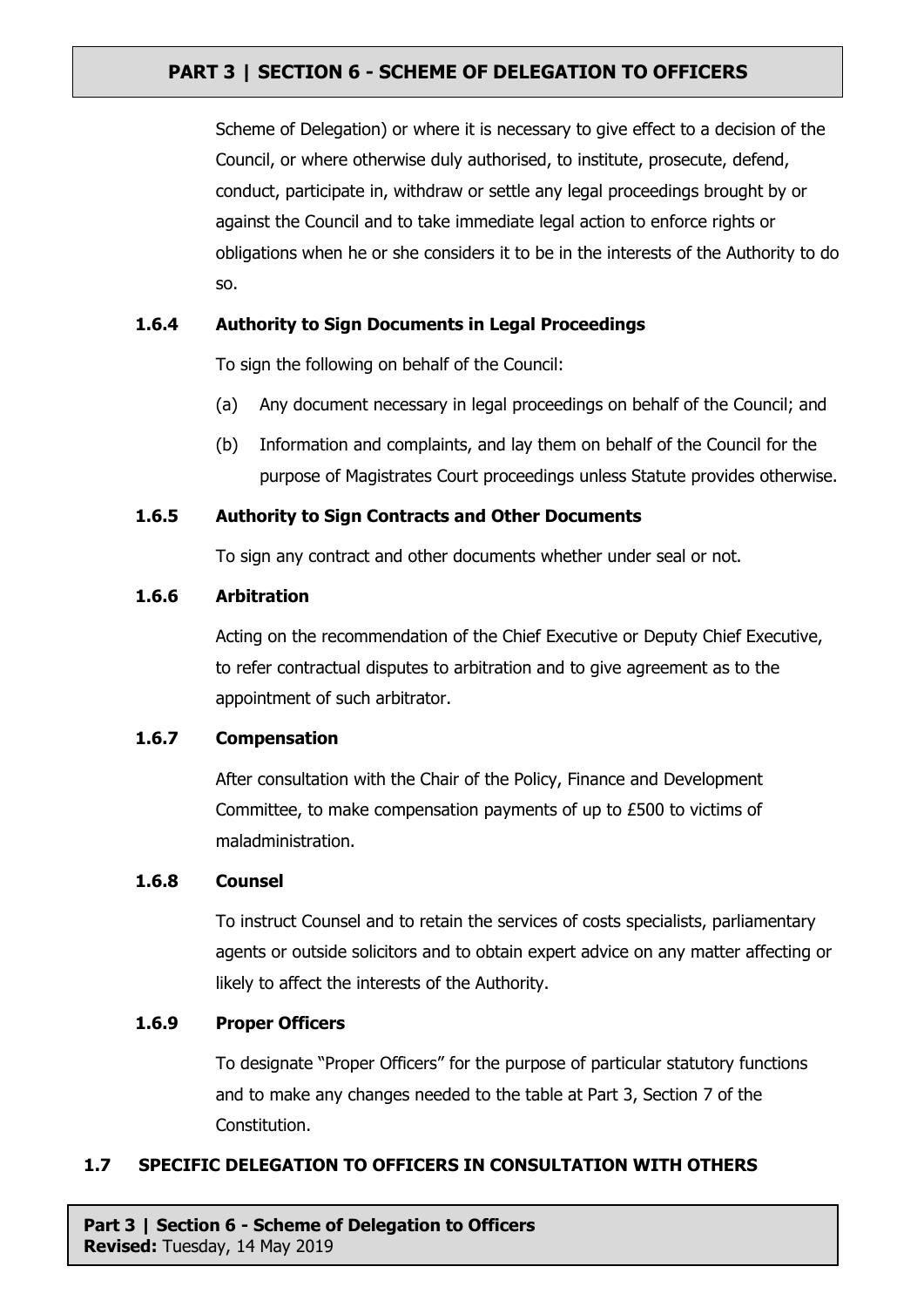### **1.7.1 Chief Executive**

- (a) In consultation with the Deputy Chief Executive, to negotiate and conclude agreements under Section 106 of the Town and Country Planning Act 1990 along lines previously approved by Development Control Committee.
- (b) Subject to consultation with the Highway Authority and the police and ward members, to make orders under Section 21 of the Town Police Clauses Act 1847 relating to the temporary closures of streets and temporary direction of traffic.
- (c) Subject to consultation with ward members and the Deputy Chief Executive to make public path orders under the Town and Country Planning Act 1990 and to confirm unopposed orders.
- (d) Subject to consultation with ward members and the Deputy Chief Executive to respond to consultations made by Leicestershire County Council with regard to proposed public footpath orders where the orders are unopposed.
- (e) To determine applications for bonfires on Council land subject to consultation with ward members, the Deputy Chief Executive as appropriate and Fire Officer.
- (f) Subject to consultation with the Deputy Chief Executive and relevant Heads of Service and ward members, to approve and issue licences for the temporary use of Council-owned land.
- (g) Following consultation with the Deputy Chief Executive, to reject applications to purchase Council-owned land.
- (h) The approval of lease cars to employees.

### **1.7.2 Director of Finance and Transformation**

- (a) To lodge objections with traffic commissioners against applications for haulage licences subject to consultation with ward members and to report to the next Development Control Committee (in connection with those objections lodged by the Local Planning Authority).
- (b) In consultation with ward members, to make responses to Leicestershire County Council and the Highways Agency on traffic proposals.

### **1.8 DESIGNATED AUTHORISED OFFICERS**

**Part 3 | Section 6 - Scheme of Delegation to Officers Revised:** Tuesday, 14 May 2019